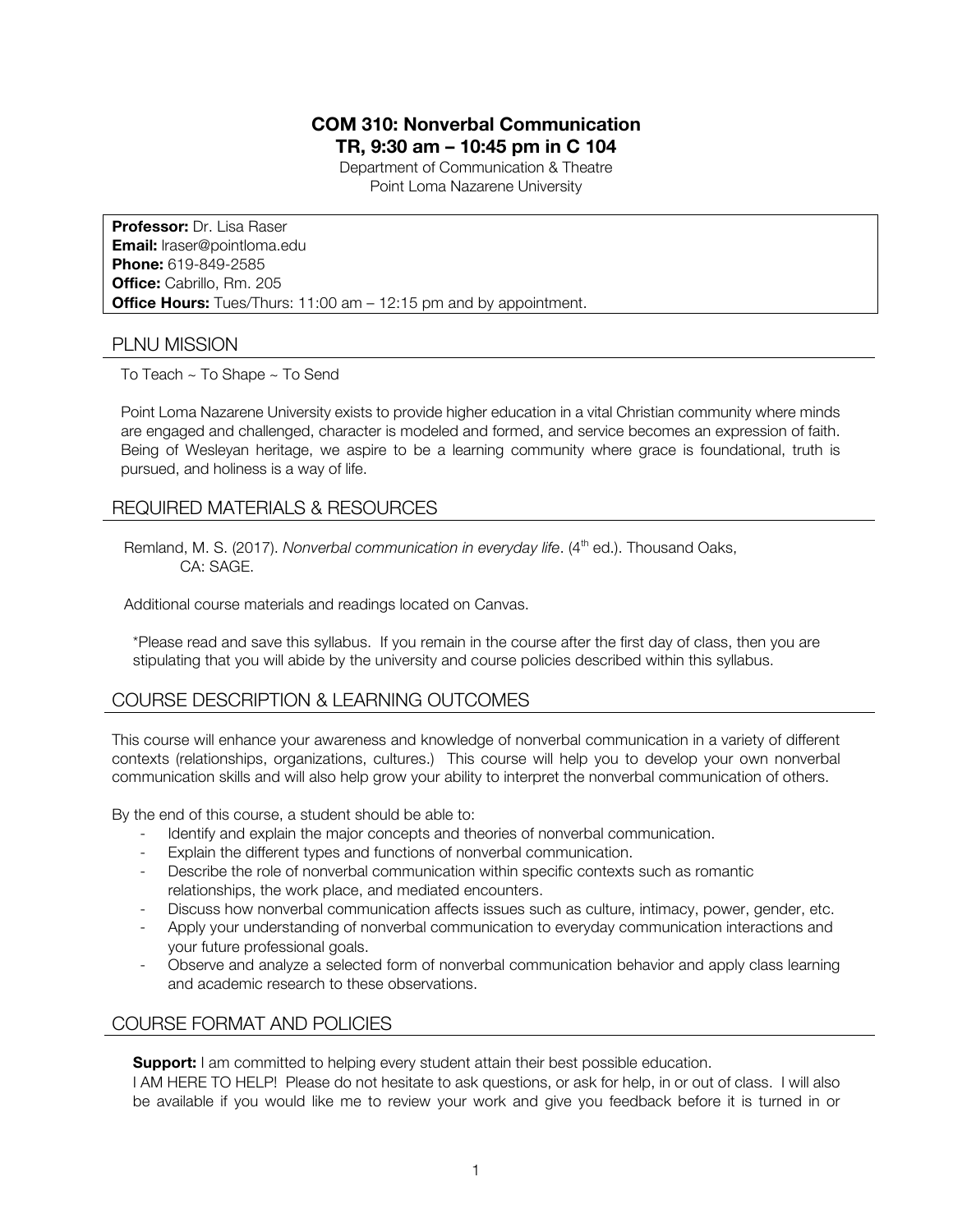presented. If you have any special needs that it would be helpful for me to be aware of, please let me know.

**Attendance:** As members of a learning community, your presence is appreciated, and your absence is noticed. The class sessions are set up to help people learn from each other (through discussions, activities, etc.) and you are expected to attend each class session. Everyone has useful and insightful information to offer to the class. Participation is the core of this work, and to help keep track of that, I take attendance.

You are allowed two (2) excused or unexcused absences in the course of the semester without penalty. The only absences excused after that will be university approved absences (see section below). It is your choice how you use these absences and it is encouraged that you use them wisely. Please note that these 2 absences DO include instances of illness and family obligations. Each absence over two will result in a 15-point deduction to your overall grade.

As noted in the University catalog: If you are absent from more than 10 percent of class meetings (3 classes), I have the option of filing a written report which may result in de-enrollment. If the absences exceed 20 percent (6 classes), you may be de-enrolled without notice. If the date of de-enrollment is past the last date to withdraw from a class, you will be assigned a grade of W or WF consistent with university policy in the grading section of the catalog. See Academic Policies in the undergrad student catalog.

**University Approved Absences:** Absences for certain events and obligations recognized by the University (i.e.: participation in sports, forensics, music tours, etc.) may be counted as "excused." Please notify me at least one week prior to such absences with documentation and contact information from the sponsoring program/department. You are responsible for making up all work missed due to absences in a timely manner, to be worked out ahead of time with me.

**Tardies:** It is an expectation of this class community that we begin our class time *together*, and complete our class time *together* each day. Instances of habitual lateness are a distraction to our class community and may impact your ability to participate fully in the course. Therefore, I do make note when you are late to class and lateness will add up to absences.

Being absent for more than 20 minutes during any part of a class period, whether at the beginning, middle, or end, will constitute an absence. Similarly, it is expected that you remain actively engaged in the classroom activities until the entire class has been dismissed for the day. Failure to do so will result in a deduction of your participation points for the course. If you absolutely must leave early one day for an important/legitimate/emergency reason, please approve it with me at the class period prior or via email. (Please arrange any meetings with your academic adviser so that they do not conflict with your class schedule.) If you leave class early without timely notification/approval, it will negatively affect your course participation grade. Please talk to me early in the semester if you have any questions or concerns about this policy.

**Late Work/Make-Up Work:** All work is expected on the planned "due dates" - at the beginning of the class period when they are due. In general, no late or makeup written assignments/presentations will be allowed. In the event of a personal emergency with written documentation and at my discretion, make-up work *may* be accepted for half credit. If you are absent on the day of a test or a presentation, I will only consider a make-up opportunity if you have communicated with me in advance of your absence and you have written documentation of a personal emergency. Depending upon the circumstance, a make-up opportunity may not receive full credit.

**Incomplete:** Incompletes will only be granted under extreme circumstances, given reasonable justification.

**Electronic Devices:** The use of cell phones and laptops/tablets during class is prohibited unless I ask for them to be used as a specific part of a class activity. Please join me in turning off or silencing all cell phones,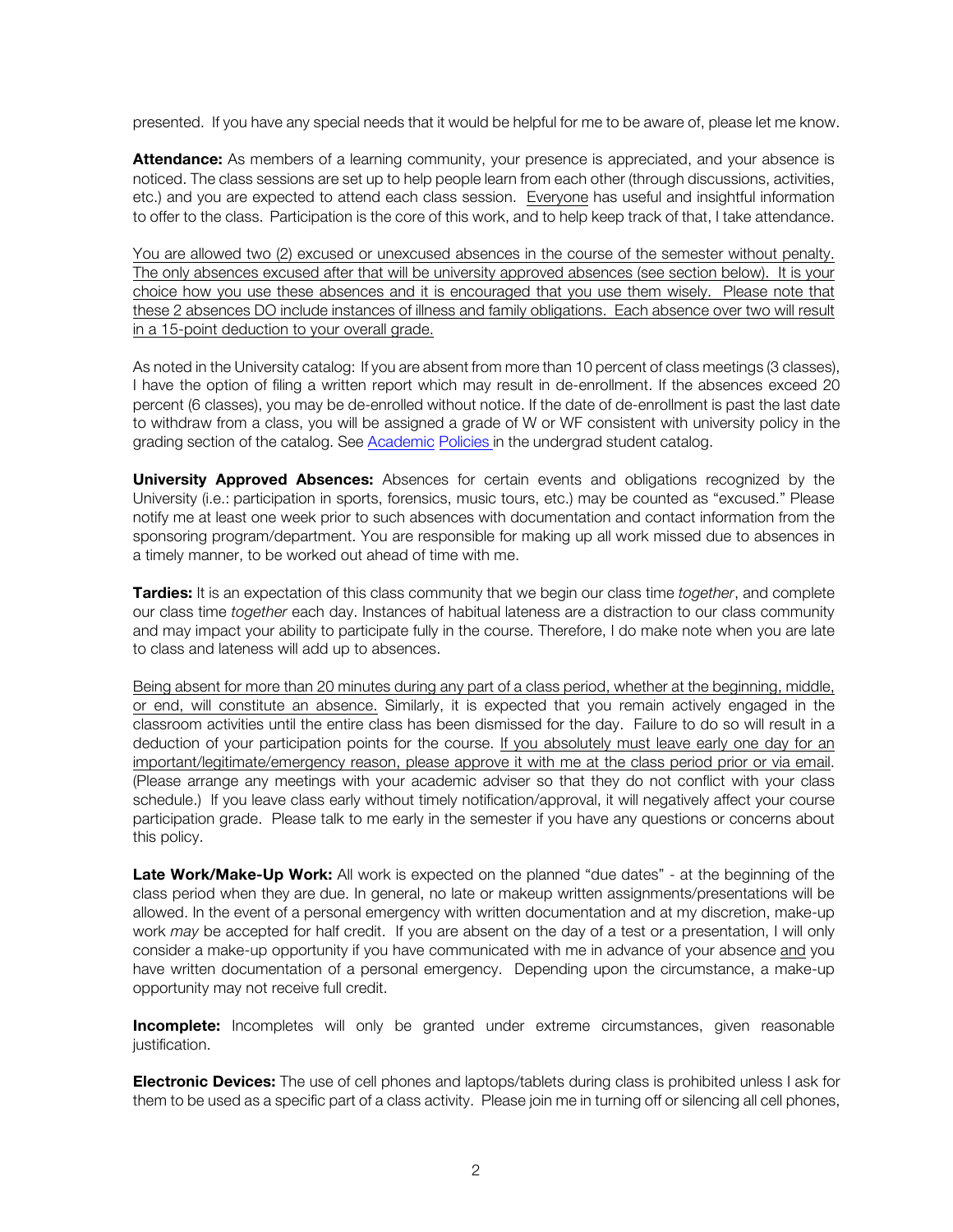laptops, and similar electronic devices and keeping them out of sight for the duration of class. This policy was influenced by two important pieces of research: 1. Faria Sana, Tina Weston, and Nicholas J. Cepeda, "Laptop Multitasking Hinders Classroom Learning for Both Users and Nearby Peers," *Computers and Education* (March 2013): "We found that participants who multitasked on a laptop during a lecture scored lower on a test compared to those who did not multitask, and participants who were in direct view of a multitasking peer scored lower on a test compared to those who were not. The results demonstrate that multitasking on a laptop poses a significant distraction to both users and fellow students and can be detrimental to comprehension of lecture content." 2. Pam A. Mueller and Daniel M. Oppenheimer, "The Pen Is Mightier Than the Keyboard: Advantages of Longhand Over Laptop Note Taking" (April 2014). In this study, the authors found that students who hand wrote their notes during lectures remembered more material than students who used laptops for notetaking because they could not write everything down verbatim. The extra processing required by the hand writers to select important over extraneous information was beneficial for their retention of the material they were learning.

**Email:** I will frequently use email to communicate with you and I do my best to respond to your emails as promptly as possible. I will respond to emails Monday-Friday from 8:00 am – 4:00 pm. If you send me an email over the weekend or holiday, I will respond on the following school day.

**Written Work:** Please type, double-space and staple all written work unless instructed otherwise.It is my expectation that all writing will be clear, coherent, and free of grammatical/spelling errors. Please proof all written work – your grade will reflect both the substance and the style of your writing. When working on the computer, try to plan for the "unexpected" but predictable problems: back up files as you go and allow enough time for any printing issues that may arise.

#### **Student Responsibility:**

It is the student's responsibility to maintain his/her class schedule. Should the need arise to drop this course (personal emergencies, poor performance, etc.), the student has the responsibility to follow through (provided the drop date meets the stated calendar deadline established by the university), not the instructor. Simply ceasing to attend this course or failing to follow through to arrange for a change of registration (drop/add) may easily result in a grade of F on the official transcript.

#### **Final Exam Policy:**

Successful completion of this class requires taking the final examination on its scheduled day. The final examination schedule is posted on the Class Schedules site. Final exams will not be given early before our assigned date/time. Please arrange any activities or transportation for the break around this finals schedule so that you can be present to take the test at the assigned time.

#### **Academic Dishonesty:**

Students should demonstrate academic honesty by doing original work and by giving appropriate credit to the ideas of others. As stated in the university catalog, "Academic dishonesty is the act of presenting information, ideas, and/or concepts as one's own when in reality they are the results of another person's creativity and effort. Such acts include plagiarism, copying of class assignments, and copying or other fraudulent behavior on examinations. A faculty member who believes a situation involving academic dishonesty has been detected may assign a failing grade for a) that particular assignment or examination, and/or b) the course." See Academic Policies in the undergrad student catalog.

#### **Academic Accommodations:**

While all students are expected to meet the minimum academic standards for completion of this course as established by the instructor, students with disabilities may require academic accommodations. At Point Loma Nazarene University, students requesting academic accommodations must file documentation with the Disability Resource Center (DRC), located in the Bond Academic Center. Once the student files documentation, the Disability Resource Center will contact the student's instructors and provide written recommendations for reasonable and appropriate accommodations to meet the individual learning needs of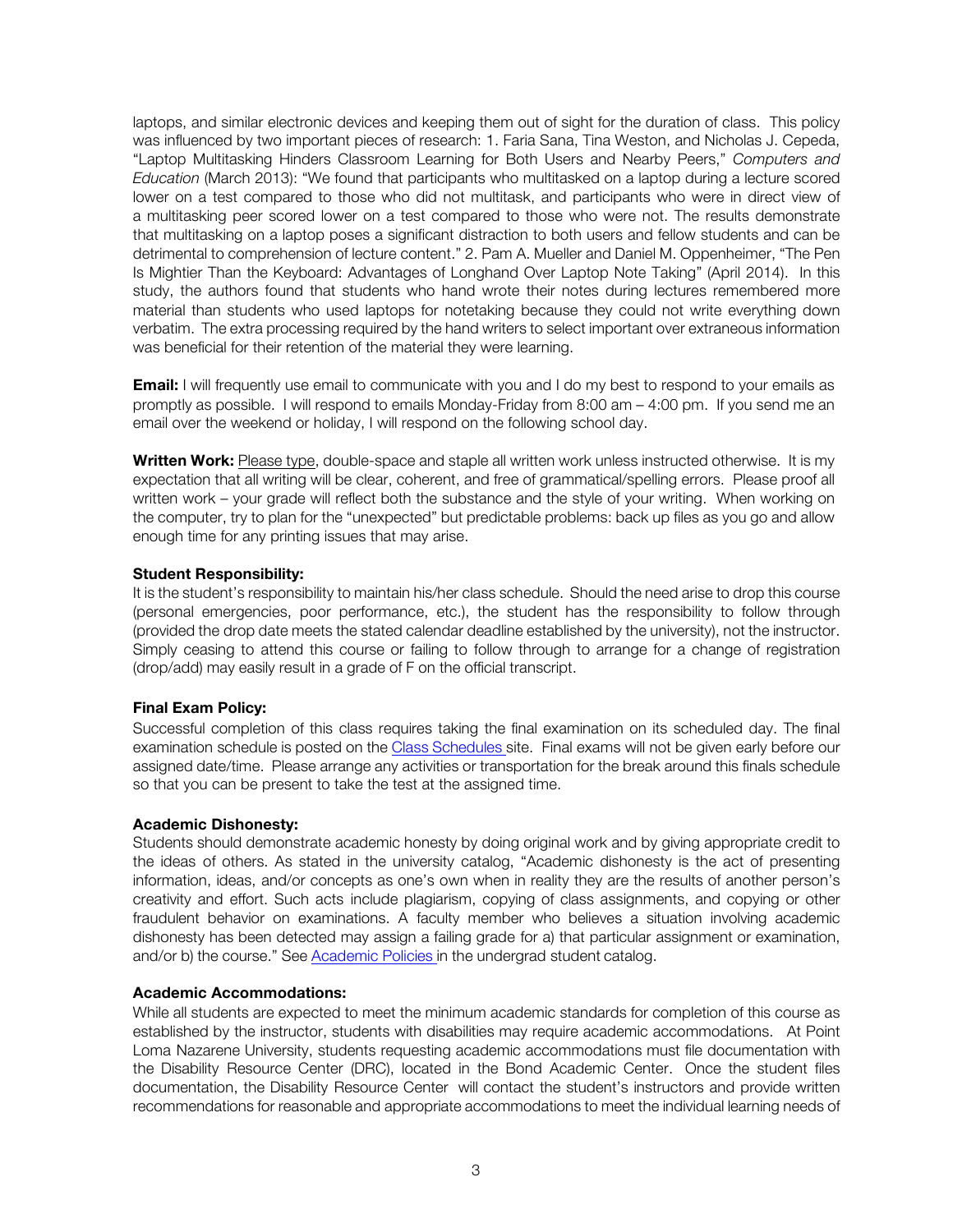the student. This policy assists the University in its commitment to full compliance with Section 504 of the Rehabilitation Act of 1973, the Americans with Disabilities (ADA) Act of 1990, and ADA Amendments Act of 2008, all of which prohibit discrimination against students with disabilities and guarantees all qualified students equal access to and benefits of PLNU programs and activities.

#### **Ferpa Policy:**

In compliance with federal law, neither PLNU student ID nor social security number will be used in publicly posted grades or returned sets of assignments without student written permission. This class will meet the federal requirements by (each faculty member choose one strategy to use: distributing all grades and papers individually; requesting and filing written student permission; or assigning each student a unique class ID number not identifiable on the alphabetic roster.). Also in compliance with FERPA, you will be the only person given information about your progress in this class unless you have designated others to receive it in the "Information Release" section of the student portal. See Policy Statements in the undergrad student catalog.

### **PLNU Copyright Policy:**

Point Loma Nazarene University, as a non-profit educational institution, is entitled by law to use materials protected by the US Copyright Act for classroom education. Any use of those materials outside the class may violate the law.

# CLASS ASSIGNMENTS & COURSE SCHEDULE

**Exams:** There are two exams in this course – one at the midterm and one during finals week. Exams will include material from the book and in-class discussion/activities. Exams will include a mix of objective questions (such as multiple choice) and short written responses.

**Reading Graphic Organizers:** At the end of class on select Tuesdays (and one Thursday!), you will turn in a Reading Graphic Organizer (RGO) on the week's reading. The RGO will help you to keep track of key points, concepts, and new learning from the week's reading as well as make applications between these concepts and your own experiences. You will be able to draw upon what you have written in your RGO during class discussions. The RGO must be complete before you come to class on Tuesdays with the exception of recording the insights that you gained from in-class discussions, videos, activities, lectures, or conversations with peers.

**Canvas Assignments:** Throughout the semester (see course schedule) you will have a variety of short assignments that correspond with a section of the reading. Many of these assignments ask you to "try out" an observation or mini experiment related to nonverbal communication and answer some reflective questions about your experience. Most of the assignment descriptions can be found in the textbook and any supplemental instructions will be provided on Canvas. Canvas assignments are due before you come to class and should be submitted on Canvas. Please come to class prepared to discuss the assignment.

**Country Group Presentation:** Working with a group of your peers, you will choose a country outside of the United States and research a variety of sources about the nonverbal communication practices common to that country. We will be using Morrison and Conaway's "Kiss, bow, or shake hands: The bestselling guide to doing business in more than 60 countries" (on reserve in the library) as a foundational resource for this presentation. You will present your findings to the class, complete with visuals and demonstrations.

**Research Project/Paper:** A major objective that we will be working toward throughout the semester is the completion of a research project related to an aspect of nonverbal communication of your choice. You will develop a research question, draw upon relevant academic research, and study your nonverbal behavior using one of the research methods described in Appendix A of the text. You will write a 7-9 page paper that describes: your research, your method, and a discussion of your observations/findings. At the end of the semester, you will present your research findings in a formal presentation to the class.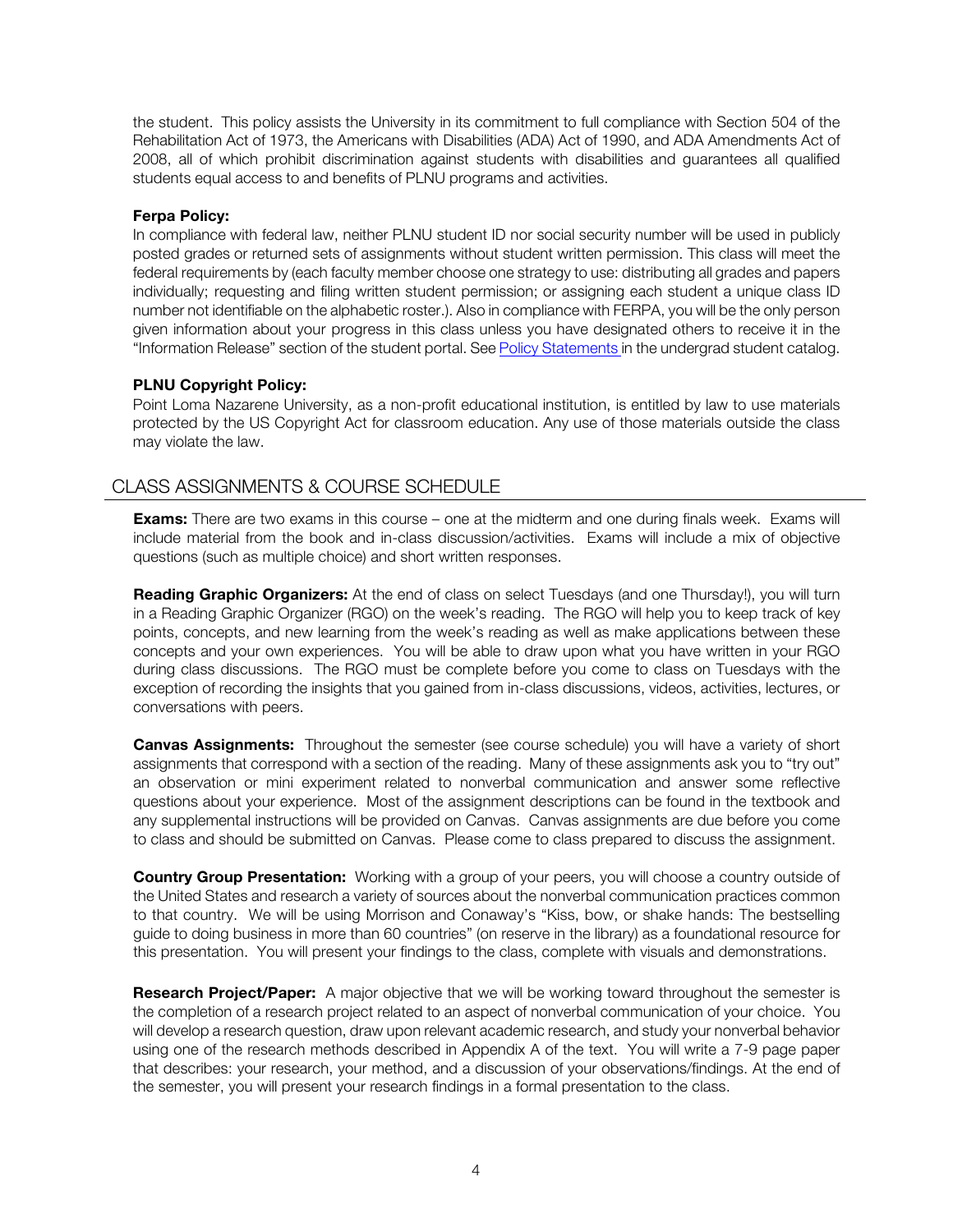Grade Scale (% to Letter): Final grades will be calculated as follows and will not be rounded.

| 93-100        |    | 73-76.9%     |    |
|---------------|----|--------------|----|
| $90 - 92.9\%$ | А- | 70-72.9%     | C- |
| 87-89.9%      | B+ | 67-69.9%     | D+ |
| 83-86.9%      | В  | 63-66.9%     |    |
| 80-82.9%      | В- | $60 - 62.9%$ | D- |
| 77-79.9%      | G+ | 0-59         |    |

# Point Distribution

| <b>COURSE REQUIREMENTS</b>                           | <b>Number of Points</b><br><b>AVAILABLE</b> | <b>Number of Points</b><br><b>EARNED</b> |
|------------------------------------------------------|---------------------------------------------|------------------------------------------|
| Midterm Exam                                         | 80                                          |                                          |
| Final Exam                                           | 80                                          |                                          |
| Reading Graphic Organizers (7 x 12 pts. each)        | 84                                          |                                          |
| Canvas Assignments (6 x 10 pts. each)                | 60                                          |                                          |
| Research Paper Part 1 - Conceptual Phase             | 30                                          |                                          |
| Complete Research Paper                              | 100                                         |                                          |
| Research Paper Presentation                          | 30                                          |                                          |
| <b>Country Group Presentation</b>                    | 55                                          |                                          |
| <b>TOTAL</b>                                         | $519*$                                      |                                          |
| - Absence/Tardy penalties (15 pts. per absence after | (e.g., 3 absences                           |                                          |
| 2 absences)                                          | $= -15$                                     |                                          |

**\*** At the end of the course, the total point value may be slightly higher or lower than the number above. While I strive to stay close to this amount, there may be occasions where we will need to add or delete short assignments that would adjust the total point value of the course.

# **Tentative Course Schedule**

- Subject to change with fair notice.
- Please complete reading prior to arriving at class on the assigned due date.

| WK.            | Date   | Topic                                                              | Reading/Assignments Due                  |
|----------------|--------|--------------------------------------------------------------------|------------------------------------------|
|                | R 1/11 | Welcome and Course Introduction                                    |                                          |
| $\mathcal{P}$  | T1/16  | Nature & Functions of Nonverbal Com<br>Discuss RGO's               | Ch. 1                                    |
|                | R 1/18 | Nature & Functions of Nonverbal Com                                | <b>Canvas: Research 1.1 Due</b>          |
| 3              | T1/23  | The Development of Nonverbal Com                                   | Ch. 2<br><b>RGO Due</b>                  |
|                | R 1/25 | The Development of Nonverbal Com<br>Discuss Research Project/Paper |                                          |
| $\overline{4}$ | T1/30  | The Human Body                                                     | Ch.3<br><b>RGO Due</b>                   |
|                | R2/1   | The Human Body                                                     |                                          |
| 5              | T 2/6  | Personal Space, Eye Contact & Touch                                | Ch. 4<br><b>Canvas: Exercise 4.1 Due</b> |
|                | R 2/8  | Personal Space, Eye Contact & Touch                                | <b>Canvas: Exercise 4.2 Due</b>          |
| 6              | T2/13  | <b>Facial Expression</b>                                           | Ch. 5<br><b>RGO Due</b>                  |